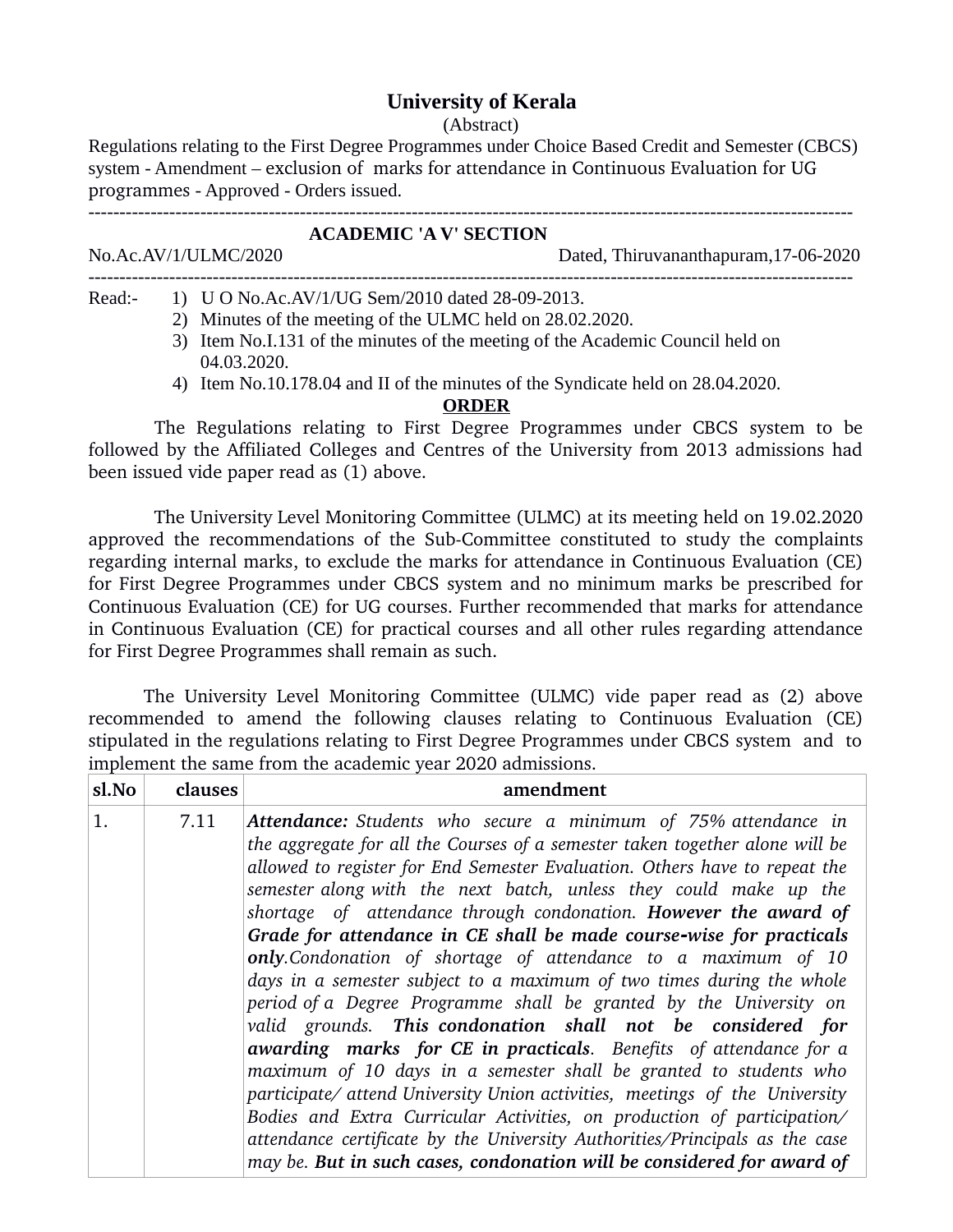|    |       | marks for CE in practicals only.                                                                                                                                                                                                                          |
|----|-------|-----------------------------------------------------------------------------------------------------------------------------------------------------------------------------------------------------------------------------------------------------------|
| 2. | 9.2.2 | The allotment of marks for attendance for practicals shall be as follows:<br>Attendance less than 51 %<br>- 0 mark<br>51% to 60%<br>- 1 mark<br>- 2 marks<br>61% to 70%<br>- 3 marks<br>71% to 80%<br>- 4 marks<br>81% to 90%<br>91% to 100%<br>- 5 marks |
| 3. | 12.3  | The marks of CE shall be consolidated by adding the marks of Assignment/<br>Seminar and Test paper respectively for a particular Course.<br>(a)Assignment/Seminar: 10 marks<br>(b)Test Paper<br>$:10$ marks                                               |
| 4. | 12.7  | A minimum of 35% marks (E Grade) shall be required for passing a course<br>with a separate minimum of 35% (E Grade) for End Semester Evaluation<br>(ESE).                                                                                                 |
| 5. | 12.16 | Those who fail to secure a pass minimum of 35% (E Grade) for a course will<br>have one chance to improve CE marks for the course.                                                                                                                         |

 The Academic Council held on 04.03.2020 vide paper read as (3) above resolved to reallocate marks presently allocated for attendance to assignment. Also authorised the Syndicate to formulate specific policy on the matter of assigning separate internal marks for attendance component.

The Syndicate held on 28.04.2020 vide paper read as (4) approved the above recommendations of the minutes of the meetings of the University Level Monitoring Committee (ULMC). Further resolved to convene a meeting with the Teacher's Organisation and Student's Organisation for a detailed discussion regarding the Continuous Evaluation (CE) marks in the First Degree Programmes under CBCS system.

Sanction has therefore been accorded by the Vice-Chancellor:

**(i)** to amend clauses 7.11, 9.2.2, 12.3, 12.7 and 12.16 relating to Continuous Evaluation (CE) stipulated in the regulations relating to First Degree Programmes under CBCS system and to implement the same from the academic year 2020 admissions. Thus the mentioned clauses stand amended to the above extent.

**(ii)** to authorise the Syndicate to formulate specific policy on the matter of assigning separate internal marks for attendance component.

**(iii)** to convene a meeting with the Teacher's Organisation and Student's Organisation for a detailed discussion regarding the Continuous Evaluation (CE) marks in the First Degree Programmes under CBCS system.

Orders are issued accordingly.

 $Sd/$  **ANITHA.D** DEPUTY REGISTRAR(Acad-II) for REGISTRAR

Copy to:-

- 1. The Principals of all Colleges offering First Degree Programmes.
- 2. PS to VC/PVC